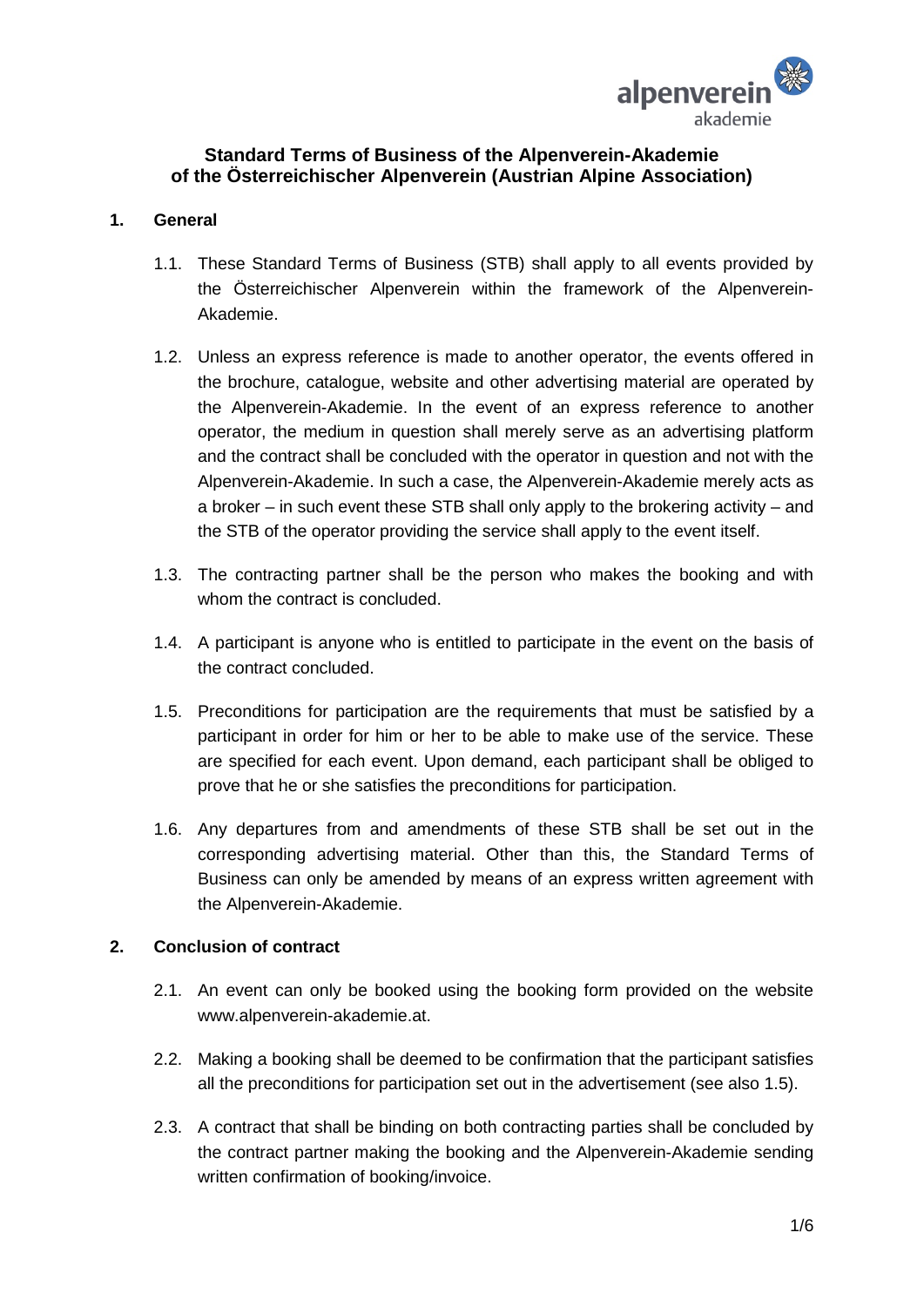

# **3. Subject matter of the contract and collateral services**

3.1. The subject matter of the contract shall be the services that at the time of the booking are set out in the description of performance in brochures, catalogues, on the website and other advertising material.

# 4. **Prices**

- 4.1. The prices stated on the date of booking shall apply. For individual offers, the prices agreed shall apply.
- 4.2. Services not set out in the description of the event such as for instance travel to the event or transfers shall be organised by the participant at his or her own expense.
- 4.3. The prices stated shall constitute the gross price payable (including all taxes), by the contracting partner.

# **5. Payment**

5.1. The payment shall be due upon receipt of the confirmation of booking/invoice, but at the latest 90 days before the event.

# **6. Transfer of the entitlement to the provision of the event**

- 6.1. The participant shall be entitled to transfer the contractual relationship to a third party provided that the latter can prove that he or she satisfies the required preconditions for participation. The transfer shall be notified to the Alpenverein-Akademie within a reasonable period before the start of the event.
- 6.2. In the event of a transfer, the contracting partner and the third party shall be liable jointly and severally for outstanding payments and a handling fee of EUR 30.00.

# **7. Insurance**

- 7.1. We recommend you to conclude cancellation insurance. At the time of booking, the direct link to Europäische Reiseversicherung can be used.
- 7.2. For non-members, travel insurance is urgently recommended (members of the Österreichischer Alpenverein are insured within the framework of the Alpenverein Weltweit Service).

# **8. Warranty**

8.1. In the event of a failure to provide services or the deficient provision of services, the participant shall be entitled to a warranty claim. The Alpenverein-Akademie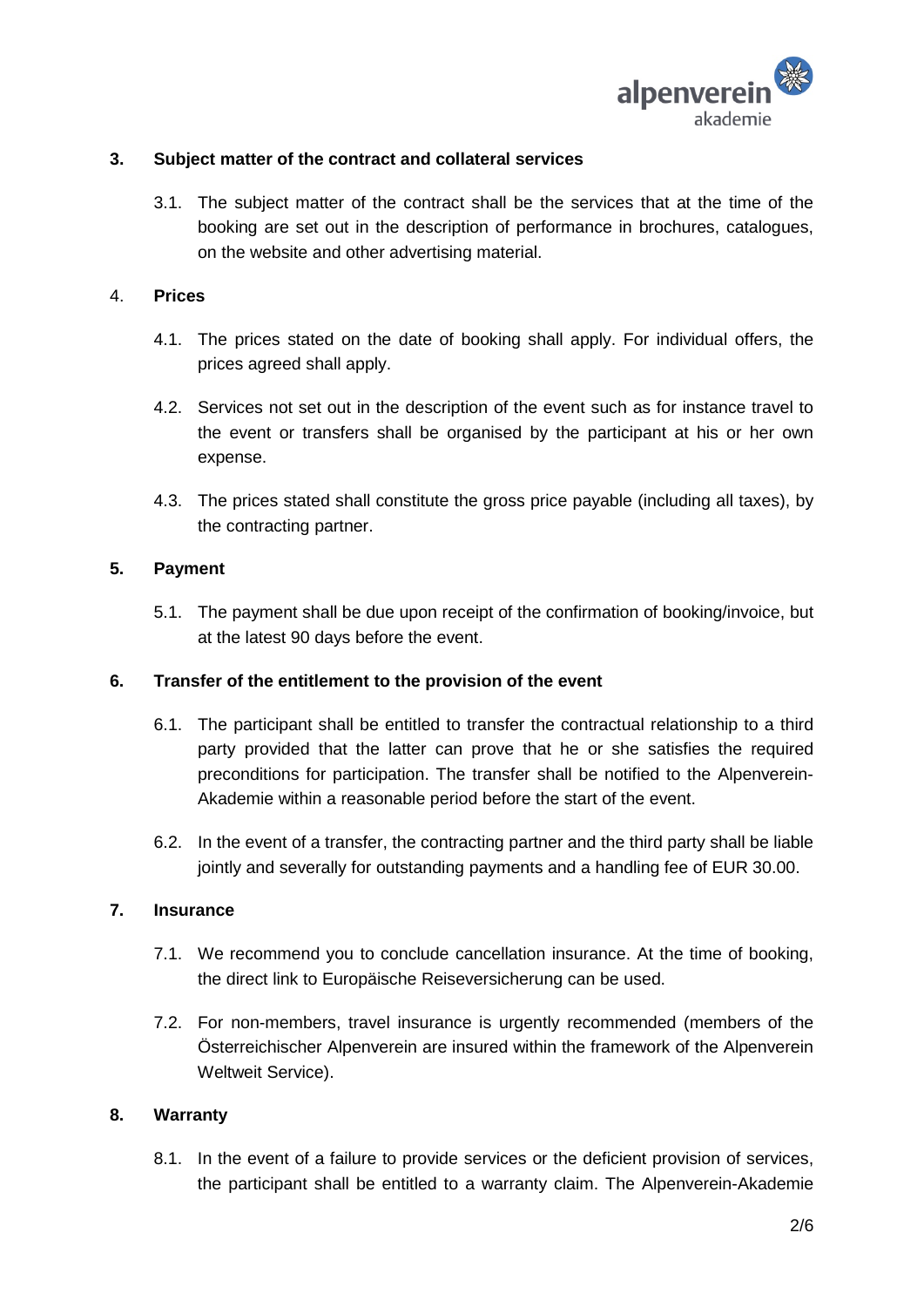

shall primarily satisfy this warranty by remedying the deficiency or by providing an equivalent alternative.

- 8.2. The participant shall notify a representative of the operator immediately of any deficiency that he or she identifies during the event. The failure to make this notification shall not affect the claims under the warranty but may lead to the joint culpability of the participant.
- 8.3. However, the Alpenverein-Akademie shall not provide a warranty for the achievement of subjective notions of the objectives (e.g. success of the training, reaching the summit).

# **9. Damages**

- 9.1. The Alpenverein-Akademie shall only be liable for damages in the event of intent or gross negligence. The Alpenverein-Akademie shall not be liable for consequential losses, lost profit, damages resulting from third-party claims or purely financial losses. Liability in the event of slight negligence shall be excluded except in the event of personal injuries. The Alpenverein-Akademie shall not be liable for damages that were caused by acts by third parties not attributable to the Alpenverein-Akademie, force majeure or the participant's failure to satisfy the personal or technical preconditions, or for loss and theft of objects that the participants carry with them. The aforesaid shall not affect binding statutory liability provisions benefiting participants as consumers within the meaning of the Austrian Consumer Protection Act.
- 9.2. The participant shall be liable to the Alpenverein-Akademie for damages, in particular through the loss of or damage to borrowed equipment.

# **10. Data protection, advertising, customer's consent**

- 10.1. The Alpenverein-Akademie processes personal details for the purpose of the organisation of events, such being in compliance with the relevant data protection regulations.
- 10.2. The Alpenverein-Akademie shall be entitled to draw up for each event a list containing the participants' personal details for organisational purposes. This list of participants can be communicated to the course director and the accommodation provider.
- 10.3. If the contracting partner actively gives his/her consent during the booking process, the personal data may also be communicated to other participants for the purpose of car-sharing.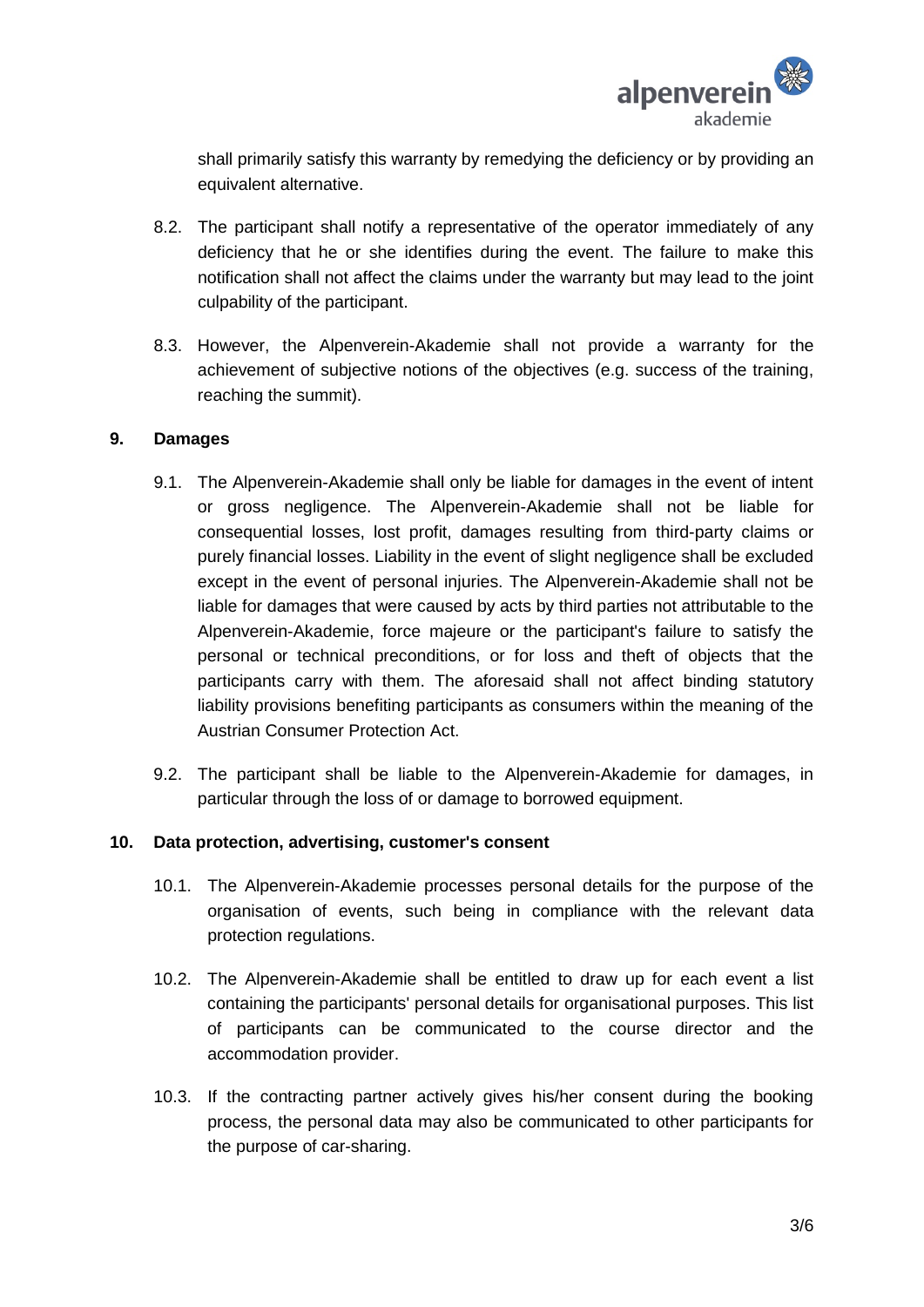

- 10.4. The participant consents to his or her contact details being used for Alpenverein-Akademie marketing activities. The consent to this use can be revoked at any time.
- 10.5. Photos and films are made at selected events for Alpenverein-Akademie advertising. Consent to the use thereof will be granted in writing by the contract partners and the participants, and is not a precondition for participation.

# **11. Withdrawal from contract and participant's nonappearance**

- 11.1. Participant's withdrawal before commencement of the event
	- 11.1.1. In return for payment of a cancellation fee, the participant shall be entitled to withdraw from the contract. Cancellation shall be made in writing and shall enter into effect on the day on which it is received by the Alpenverein-Akademie.
	- 11.1.2. The amount of the cancellation fee shall be determined according to the time of the confirmation of withdrawal. In the event of a withdrawal from the contract up to at the latest 30 days before the start of the event, the participant shall merely pay a handling charge of EUR 30.00. If the participant withdraws up to 14 days before the start of event, the cancellation fee shall be 20% of the event price; in the event of withdrawal on or after the 13th day before the start of the event, the cancellation fee shall be 100% of the event price.

For participants who are being trained for honorary activities within the framework of the training of officials, the cancellation fees shall be retained from the personal contribution and the section's contribution. In the case of tour leaders and youth leaders, the handling fee shall be retained from the personal contribution, in the case of all other officials' courses (with cost participation), from the section's contribution. In the event of withdrawal after the 29th day before the start of the event, the personal contribution and the section's contribution shall be applied in entirety as cancellation fee.

- 11.2. Participant's nonappearance
	- 11.2.1. If the participant fails to attend the booked event, the entire price shall be payable.
- 11.3. Withdrawal by the participant during the event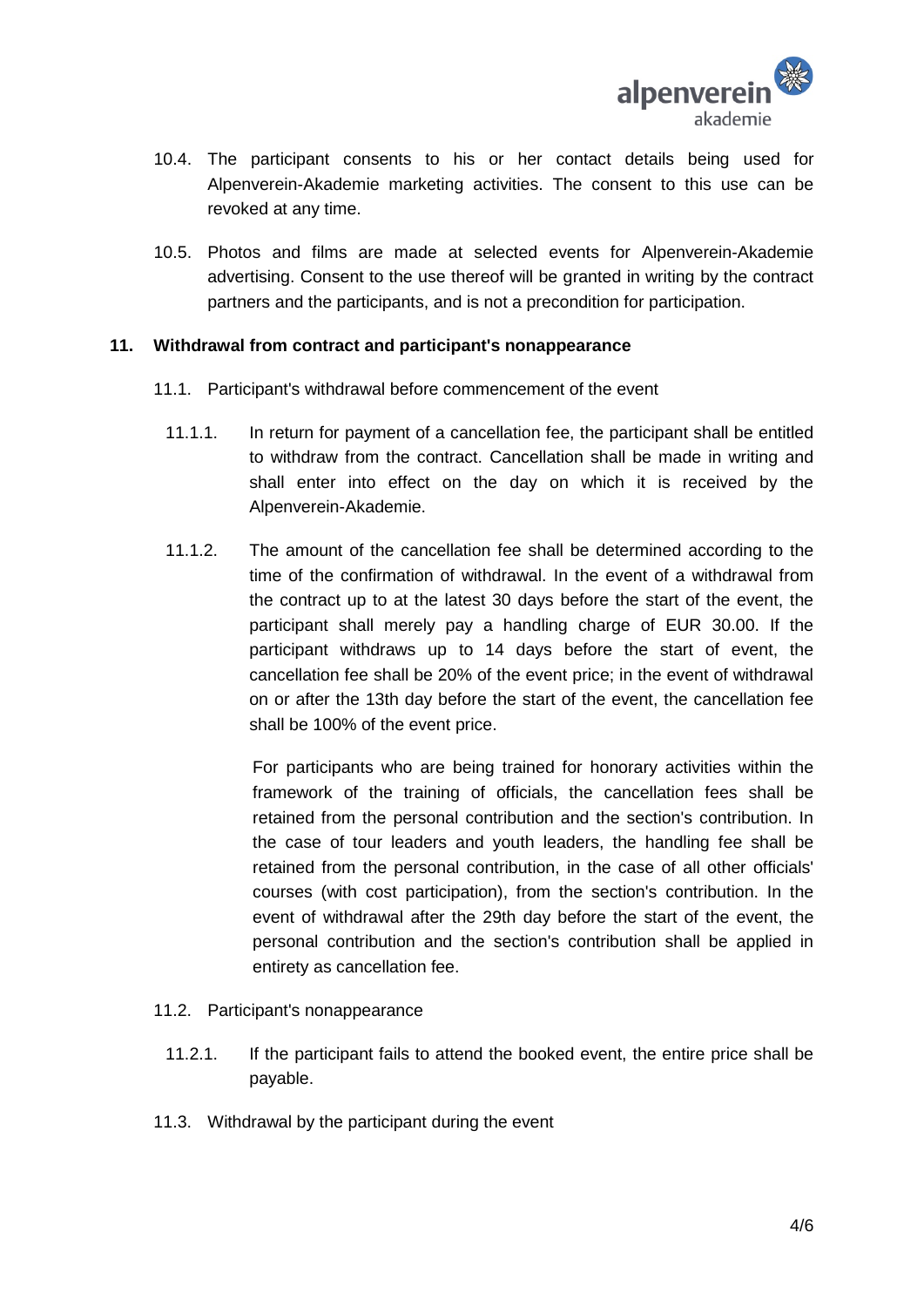

- 11.3.1. If the participant departs prematurely as a result of illness or an injury, he or she shall be entitled to a claim to refund of the amount of the expenditure that the Alpenverein-Akademie saves as a result. This shall apply if the amount paid by the participant cover the costs, i.e. it does not apply to the personal contribution and the section's contribution for officials.
- 11.4. Withdrawal by the operator before the start of the event
	- 11.4.1. The operator shall be released from performing the contract if
		- a) a minimum number of participants determined in advance and stated in the advertisement is not achieved and if the customer is notified in writing of the cancellation within a reasonable period of time, or
		- b) the performance of the event is not possible as a result of force majeure. Force majeure shall be any event that cannot be influenced by the operator such as war or warlike conditions, natural disasters or strike.

In cases falling under Section 11.4.1 a) and b), the participant shall be refunded the price paid. If, however, the participant nevertheless wishes the event to be held t a different time, this shall constitute a new booking which the Alpenverein-Akademie can again accept by means of a written confirmation.

- 11.5. Withdrawal of the operator during the event
	- 11.5.1. The operator shall be released from the further performance of the contract with respect to such participants that continue to disturb the conduct of the event deliberately or through grossly inappropriate conduct despite a warning. Non-compliance with the preconditions for participation shall entitle the Alpenverein-Akademie to withdraw from the contract at any time.
	- 11.5.2. In such event (pursuant to Section 11.5.1), the participant shall be obliged to pay the price in full and shall be not be entitled to demand a pro rata refund of the price.

# **12. Concluding provisions**

- 12.1. The invalidity of a provision of these STB shall not affect the validity of the other provisions.
- 12.2. Place of performance and exclusive legal venue for contracting partners from third countries (outside the EU) and for entrepreneurs shall be Innsbruck. For consumers whose domicile or ordinary place of residence is in Austria or who